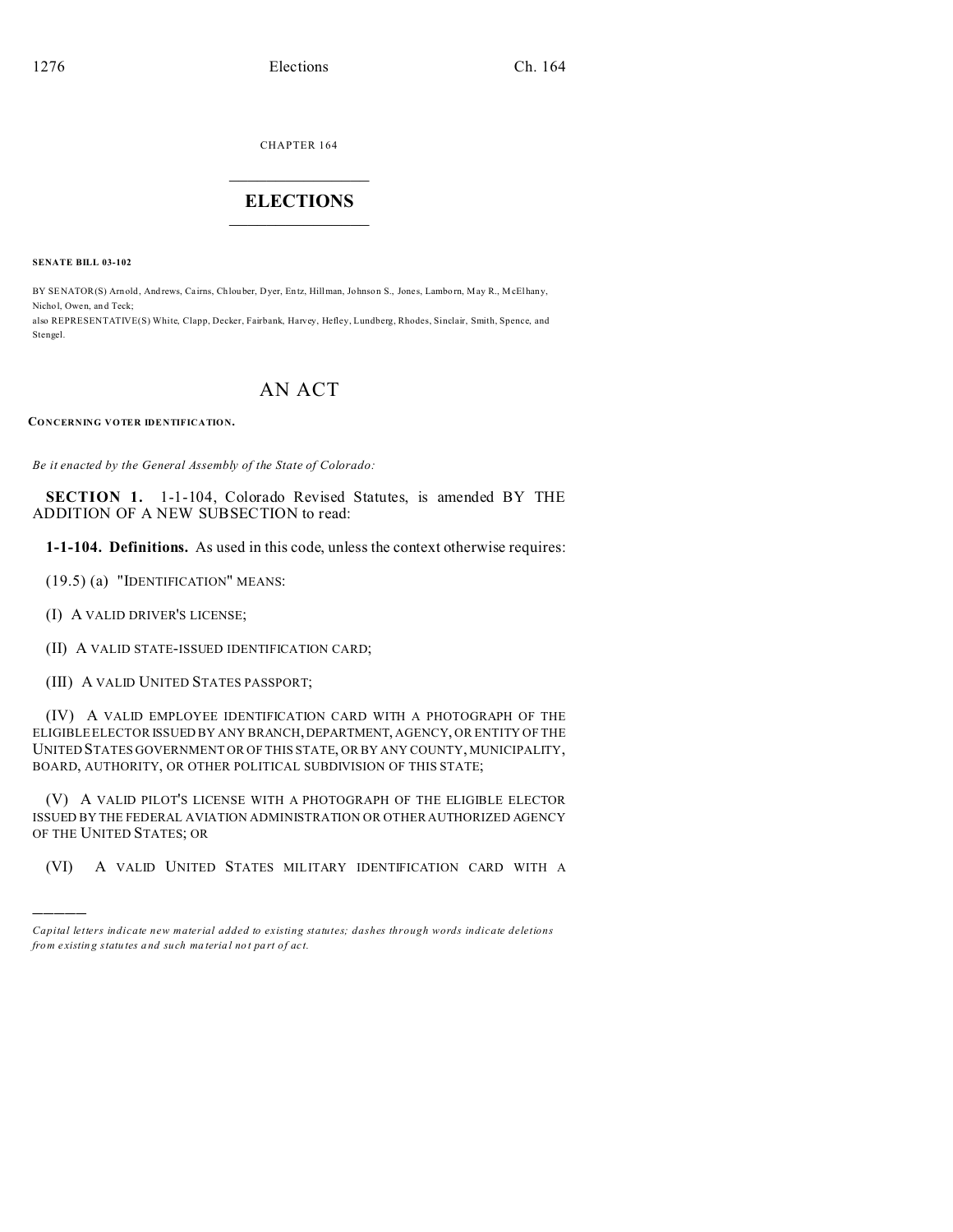PHOTOGRAPH OF THE ELIGIBLE ELECTOR.

(b) ANY FORM OF IDENTIFICATION INDICATED IN PARAGRAPH (a) OF THIS SUBSECTION (19.5) THAT SHOWS THE ADDRESS OF THE ELIGIBLE ELECTOR SHALL BE CONSIDERED IDENTIFICATION ONLY IF THE ADDRESS IS IN THE STATE OF COLORADO.

**SECTION 2.** 1-7-110 (1) and (2), Colorado Revised Statutes, are amended, and the said 1-7-110 is further amended BY THE ADDITION OF A NEW SUBSECTION, to read:

**1-7-110. Preparing to vote.** (1) EXCEPT AS PROVIDED IN SUBSECTION (4) OF THIS SECTION, any eligible elector desiring to vote shall SHOW HIS OR HER IDENTIFICATION AS DEFINED IN SECTION 1-1-104 (19.5), write his or her name and address on the signature card, and give it THE SIGNATURE CARD to one of the election judges, who shall clearly and audibly announce the name in a loud and distinct tone of voice. An eligible elector who is unable to write may request assistance from one of the election judges, who shall also sign the signature card and witness the eligible elector's mark. The signature card shall provide: "I, .................., who reside at ..................., am an eligible elector of this precinct or district and desire to vote at this ............ election.

Date .........."

(2) If the ELIGIBLE ELECTOR SHOWS IDENTIFICATION AND THE ELECTOR'S name is found on the registration list or, where applicable, the property owner's list by the election judge in charge, the elector's name shall be repeated. The judge in charge of the pollbook or list shall then enter the eligible elector's name, and the eligible elector shall be allowed to enter the immediate voting area. Besides the election officials, no more than four electors more than the number of voting booths or voting machines shall be allowed within the immediate voting area at one time.

(4) AN ELIGIBLE ELECTOR WHO IS UNABLE TO PRODUCE IDENTIFICATION MAY CAST A PROVISIONAL BALLOT IN ACCORDANCE WITH PART 3 OF ARTICLE 9 OF THIS TITLE.

**SECTION 3.** 1-7-201 (1), Colorado Revised Statutes, is amended to read:

**1-7-201. Voting at primary election.** (1) Any registered elector who has declared a major political party affiliation and who desires to vote for candidates of that party at a primary election shall SHOW IDENTIFICATION, AS DEFINED IN SECTION 1-1-104 (19.5) AND write his or her name and address on a form available at the polling place and give the form to one of the election judges, who shall clearly and audibly announce the name.

**SECTION 4.** 1-7.5-103 (5) and (7), Colorado Revised Statutes, are amended to read:

**1-7.5-103. Definitions.** As used in this article, unless the context otherwise requires:

(5) "Mail ballot packet" means the packet of information provided by the designated election official to eligible electors in the mail ballot election. The packet includes the ballot, instructions for completing the ballot, a secrecy envelope, and a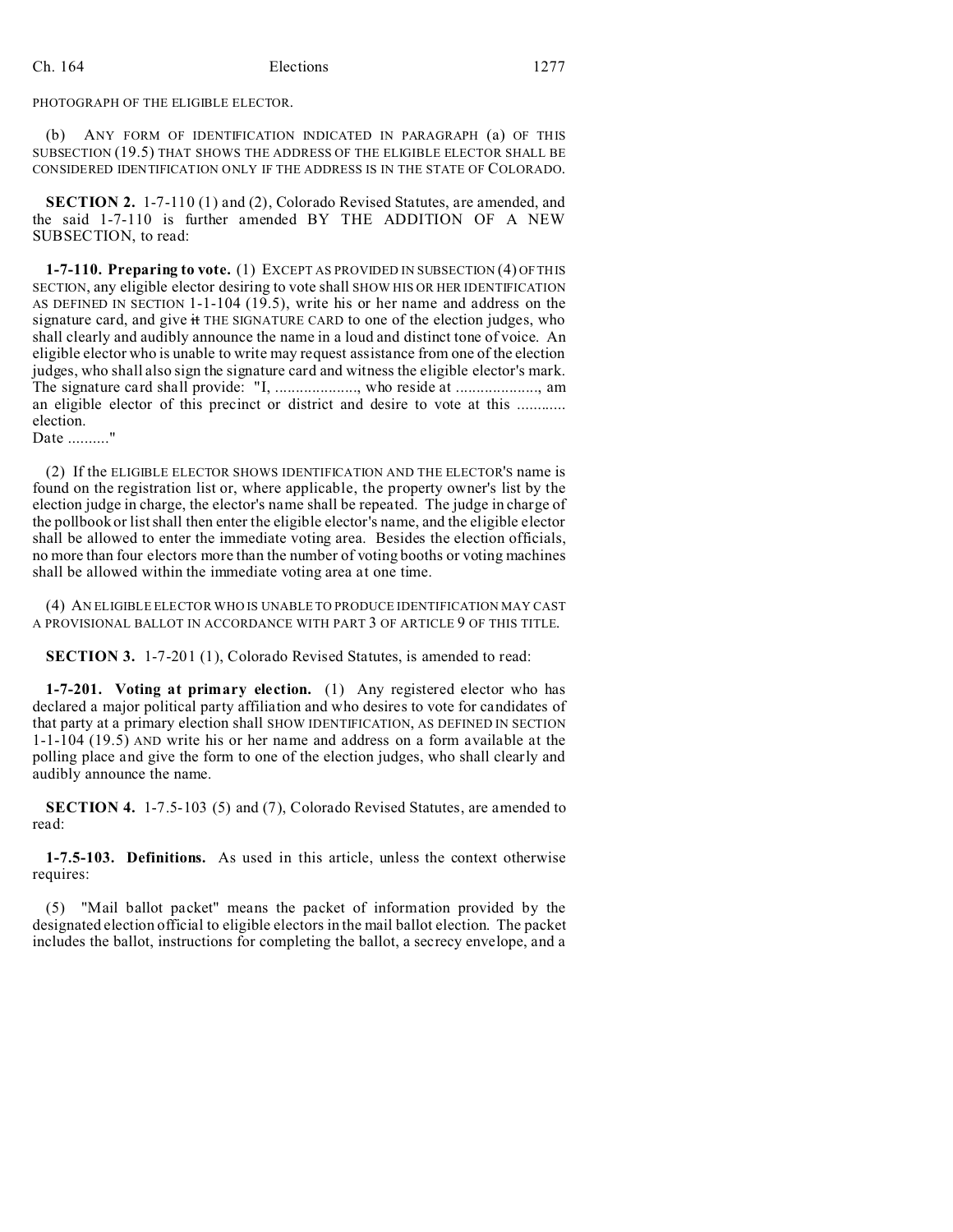1278 Elections Ch. 164

return verification envelope.

(7) "Return verification envelope" means an envelope that contains IS PRINTED WITH SPACES FOR the name AND address and birth date of, AND A SELF-AFFIRMATION TO BE SIGNED BY, an eligible elector voting in a mail ballot election, that contains a secrecy envelope and ballot for the elector, and that is designed to allow election officials, upon examining the signature, name, AND address and birth date that appear on the outside of the envelope, to determine whether the enclosed ballot is being submitted by an eligible elector who has not previously voted in that particular election.

**SECTION 5.** 1-7.5-106 (1) (a), Colorado Revised Statutes, is amended to read:

**1-7.5-106. Secretary of state - duties and powers.** (1) In addition to any other duties prescribed by law, the secretary of state, with advice from election officials of the several political subdivisions, shall:

(a) Prescribe the form of materials to be used in the conduct of mail ballot elections; except that all mail ballot packets shall include a ballot, instructions for completing the ballot, a secrecy envelope, and a return-verification RETURN envelope;

**SECTION 6.** 1-7.5-107 (3) (b.5), (4), (5), and (6), Colorado Revised Statutes, are amended to read:

**1-7.5-107. Procedures for conducting mail ballot election.** (3) (b.5) (I) The return-verification RETURN envelope shall have printed on it a self-affirmation substantially in the following form:

"I state under penalty of perjury that I am an eligible elector; that my SIGNATURE, name, AND address and birth date are as shown on this envelope; that I have not and will not cast any vote in this election except by the enclosed ballot; and that my ballot is enclosed in accord with the provisions of the "Uniform Election Code of 1992".

.............................. ..............................

Date Signature of voter"

(II) The signing of the self-affirmation on the return-verification RETURN envelope shall constitute an affirmation by the voter ELIGIBLE ELECTOR, under penalty of perjury, that the facts stated in the self-affirmation are true. IF THE ELIGIBLE ELECTOR IS UNABLE TO SIGN, THE ELIGIBLE ELECTOR MAY AFFIRM BY MAKING A MARK ON THE SELF-AFFIRMATION, WITH OR WITHOUTASSISTANCE, WITNESSED BY ANOTHER PERSON.

(4) (a) Upon receipt of a ballot, the eligible elector shall mark the ballot, sign and complete the return-verification SELF-AFFIRMATION ON THE RETURN envelope, ENCLOSE IDENTIFICATION IF REQUIRED BY PARAGRAPH (c) OF THIS SUBSECTION (4), and comply with the instructions provided with the ballot.

(b) The eligible elector may return the marked ballot to the designated election official by United States mail or by depositing the ballot at the office of the official or any place designated by the official. The ballot must be returned in the return-verification RETURN envelope. If an eligible elector returns the ballot by mail,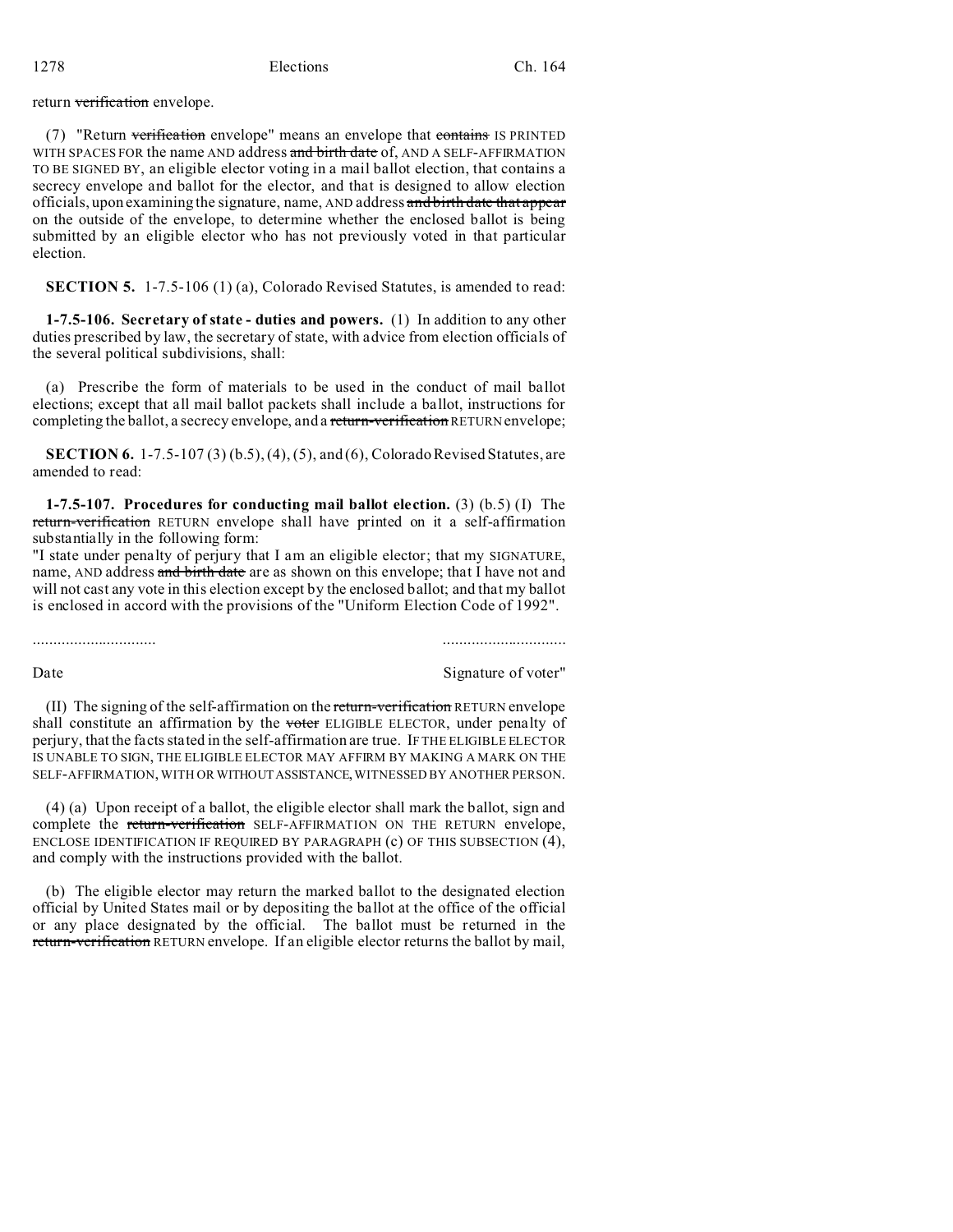## Ch. 164 Elections 1279

the elector must provide postage. The ballot shall be received at the office of the designated election official or a designated depository, which shall remain open until 7 p.m. on election day. For an election coordinated by the county clerk and recorder, the depository shall be designated by the county clerk and recorder and located in a secure place under the supervision of a municipal clerk, an election judge or a member of the clerk and recorder's staff. For an election not coordinated by the county clerk and recorder, the depository shall be designated by the designated election official and located in a secure place under the supervision of the designated election official, an election judge, or another person designated by the designated election official.

(c) THE ELIGIBLE ELECTOR SHALL SUBMIT WITH THE MARKED BALLOT A COPY OF THE ELIGIBLE ELECTOR'S IDENTIFICATION AS DEFINED IN SECTION 1-1-104 (19.5) IF:

(I) THE ELECTOR REGISTERED TO VOTE BY MAIL PURSUANT TO PART 5 OF ARTICLE 2 OF THIS TITLE; AND

(II) THE ELECTOR HAS NOT PREVIOUSLY VOTED IN AN ELECTION IN THE COUNTY.

(d) THE REQUIREMENT TO SUBMIT IDENTIFICATION PURSUANT TO PARAGRAPH (c) OF THIS SUBSECTION (4) SHALL NOT APPLY TO AN ELIGIBLE ELECTOR WHO:

(I) SUBMITTED AS PART OF THE REGISTRATION BY MAIL A COPY OF THE ELECTOR'S IDENTIFICATION AS DEFINED IN SECTION 1-1-104 (19.5);

(II) REGISTERED TO VOTE PURSUANT TO SECTION 1-2-208 OR 1-2-209;

(III) VOTES PURSUANT TO SECTION 1-7-111 (2); OR

(IV) IS ENTITLED TO VOTE OTHERWISE THAN IN PERSON UNDER ANY FEDERAL LAW.

(5) (a) Once the ballot is returned, an election judge shall first qualify the submitted ballot by examining the return-verification envelope and comparing the information on the RETURN envelope to WITH the registration records to determine whether the ballot was submitted by an eligible elector who has not previously voted in the election. If the ballot so qualifies and is otherwise valid, the election judge shall indicate in the poll book POLLBOOK that the eligible elector cast a ballot open the return-verification envelope, remove the ballot stub, and deposit the ballot in an official ballot box.

(b) IF THE RETURN ENVELOPE RECEIVED FROM AN ELIGIBLE ELECTOR DESCRIBED IN PARAGRAPH (c) OF SUBSECTION (4) OF THIS SECTION DOES NOT CONTAIN IDENTIFICATION, THE BALLOT SHALL BE TREATED AS A PROVISIONAL BALLOT AND SHALL BE VERIFIED AND COUNTED IN ACCORDANCE WITH SECTION 1-9-303.

(c) FOR NOVEMBER COORDINATED ELECTIONS ONLY, THE SIGNATURE OF THE ELIGIBLE ELECTOR ON THE RETURN ENVELOPE SHALL BE COMPARED WITH THE SIGNATURE OF THE ELIGIBLE ELECTOR ON FILE IN THE OFFICE OF THE COUNTY CLERK AND RECORDER IN ACCORDANCE WITH SECTION 1-7.5-107.3.

(6) All deposited ballots shall be counted as provided in this article and by rules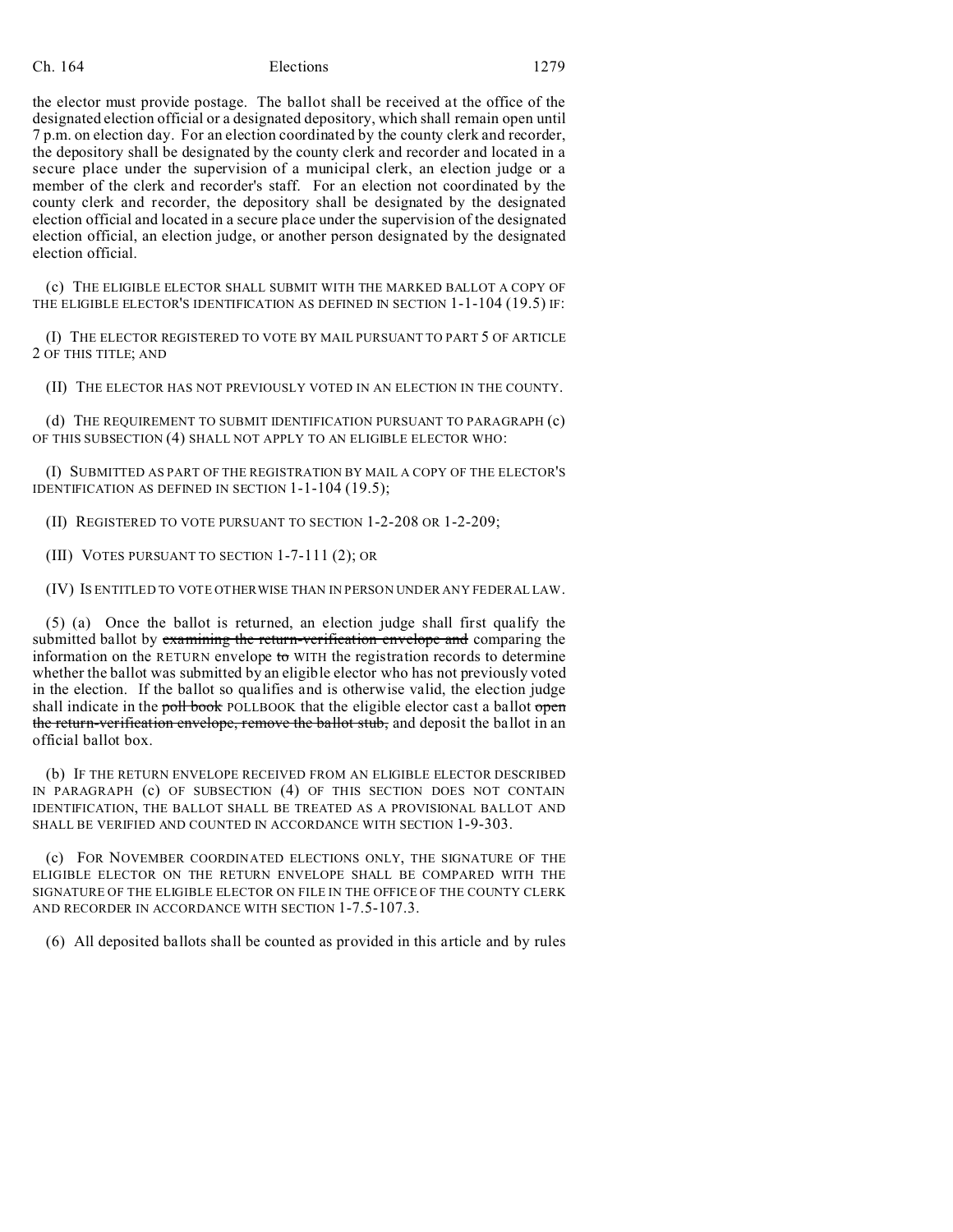1280 Elections Ch. 164

promulgated by the secretary of state. A mail ballot shall be valid and counted only if it is returned in the return-verification RETURN envelope, the self-affirmation on the RETURN envelope is signed and completed by the eligible elector to whom the ballot was issued, and the information on the RETURN envelope is verified in accordance with subsection (5) of this section. Mail ballots shall be counted in the same manner provided by section 1-7-307 for counting paper ballots or section 1-7-507 for counting electronic ballots. If the election official determines that an eligible elector to whom a replacement ballot has been issued has voted more than once, the official shall not count any ballot cast by the elector. Rejected ballots shall be handled in the same manner as provided in section 1-8-310.

**SECTION 7.** Article 7.5 of title 1, Colorado Revised Statutes, is amended BY THE ADDITION OF A NEW SECTION to read:

**1-7.5-107.3. Verification of signatures - November coordinated elections.** (1) (a) IN EVERY MAIL BALLOT ELECTION THAT IS A NOVEMBER COORDINATED ELECTION HELD IN 2005 OR ANY SUBSEQUENT YEAR, AN ELECTION JUDGE SHALL COMPARE THE SIGNATURE ON THE SELF-AFFIRMATION ON EACH RETURN ENVELOPE WITH THE SIGNATURE OF THE ELIGIBLE ELECTOR ON FILE IN THE OFFICE OF THE COUNTY CLERK AND RECORDER IN ACCORDANCE WITH SUBSECTION (2) OF THIS SECTION.

(b) FOR THE MAIL BALLOT ELECTION THAT IS A NOVEMBER COORDINATED ELECTION HELD IN 2003, THE ELECTION JUDGE SHALL COMPARE IN ACCORDANCE WITH PARAGRAPH (a) OF THIS SUBSECTION (1) ONLY THOSE SIGNATURES THAT ARE IN THE COUNTY CLERK AND RECORDER'S DATABASE NO LATER THAN 7 P.M. ON ELECTION DAY.

(2) (a) IF, UPON COMPARING THE SIGNATURE OF AN ELIGIBLE ELECTOR ON THE SELF-AFFIRMATION ON THE RETURN ENVELOPE WITH THE SIGNATURE OF THE ELIGIBLE ELECTOR ON FILE WITH THE COUNTY CLERK AND RECORDER, THE ELECTION JUDGE DETERMINES THAT THE SIGNATURES DO NOT MATCH, TWO OTHER ELECTION JUDGES OFDIFFERENT POLITICAL PARTY AFFILIATIONS SHALL SIMULTANEOUSLY COMPARETHE SIGNATURES. IF BOTH OTHER ELECTION JUDGES AGREE THAT THE SIGNATURES DO NOT MATCH, THE COUNTY CLERK AND RECORDER SHALL, WITHIN THREE DAYS AFTER ELECTION DAY, SEND TO THE ELIGIBLE ELECTOR AT THE ADDRESS INDICATED IN THE REGISTRATION RECORDS A LETTEREXPLAINING THE DISCREPANCY IN SIGNATURES AND A FORM FOR THE ELIGIBLE ELECTOR TO CONFIRM THAT THE ELECTOR RETURNED A BALLOT TO THE COUNTY CLERK AND RECORDER. IF THE COUNTY CLERK AND RECORDER RECEIVES THE FORM WITHIN TEN DAYS AFTER ELECTION DAY, CONFIRMING THAT THE ELECTOR RETURNED A BALLOT TO THE COUNTY CLERK AND RECORDER AND ENCLOSING A COPY OF THE ELECTOR'S IDENTIFICATION AS DEFINED IN SECTION 1-1-104 (19.5), AND IF THE BALLOT IS OTHERWISE VALID, THE BALLOT SHALL BE COUNTED. IF THE ELIGIBLE ELECTOR RETURNS THE FORM INDICATING THAT THE ELECTOR DID NOT RETURN A BALLOT TO THE COUNTY CLERK AND RECORDER, OR IF THE ELIGIBLE ELECTOR DOES NOT RETURN THE FORM WITHIN TEN DAYS AFTER ELECTION DAY, THE SELF-AFFIRMATION ON THE RETURN ENVELOPE SHALL BE CATEGORIZED AS INCORRECT, THE BALLOT SHALL NOT BE COUNTED, AND THE COUNTY CLERK AND RECORDER SHALL SEND COPIES OF THE ELIGIBLE ELECTOR'S SIGNATURE ON THE RETURN ENVELOPE AND THE SIGNATURE ON FILE WITH THE COUNTY CLERK AND RECORDER TO THE DISTRICT ATTORNEY FOR INVESTIGATION.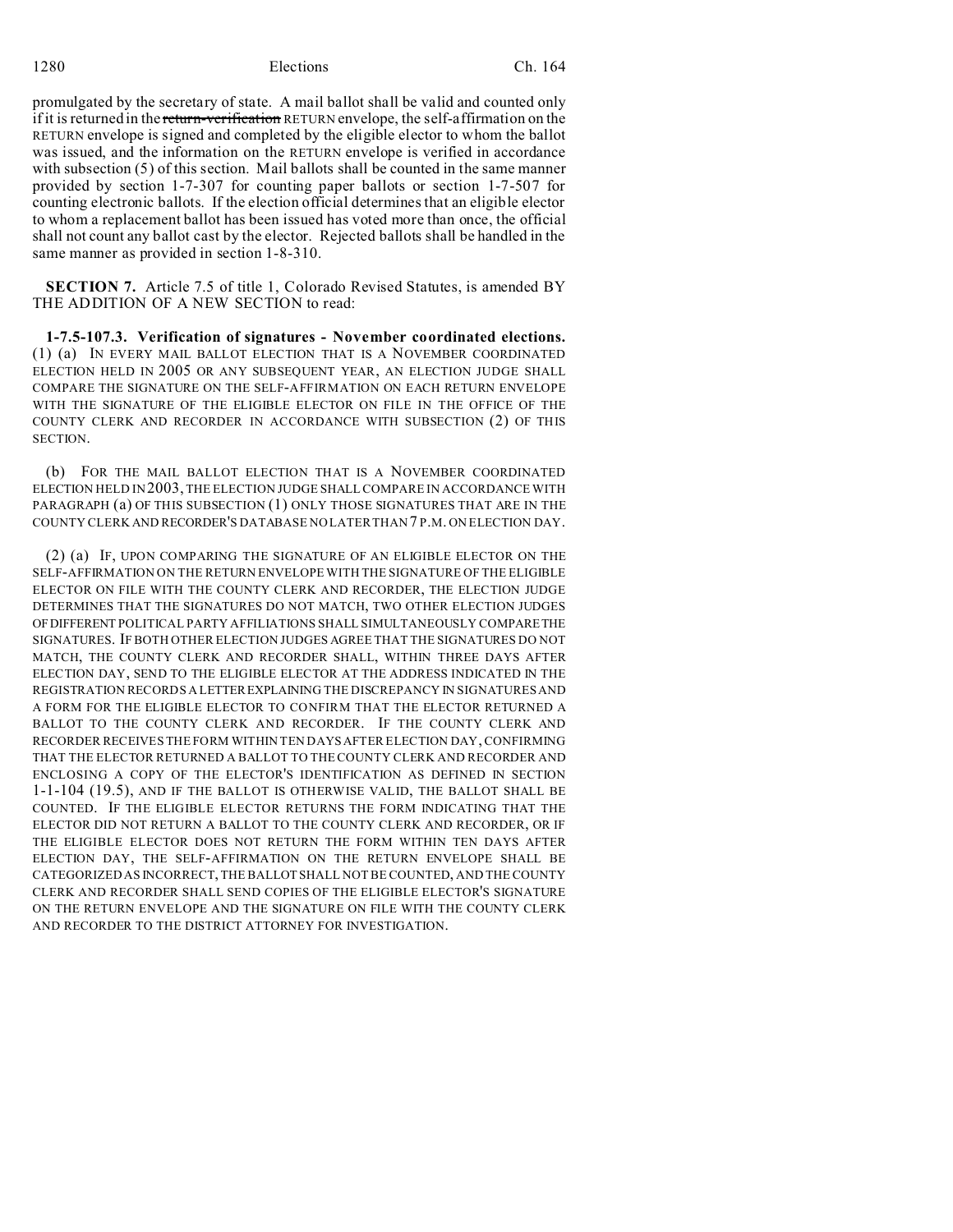## Ch. 164 Elections 1281

(b) AN ORIGINAL RETURN ENVELOPE WITH AN ENCLOSED SECRECY ENVELOPE CONTAINING A VOTED BALLOT THAT IS NOT COUNTED IN ACCORDANCE WITH PARAGRAPH (a) OF THIS SUBSECTION (2) SHALL BE STORED UNDER SEAL IN THE OFFICE OF THE COUNTY CLERK AND RECORDER APART FROM VALID RETURN ENVELOPES AND MAY BE REMOVED ONLY UNDER THE AUTHORITY OF THE DISTRICT ATTORNEY OR BY ORDER OF A COURT HAVING JURISDICTION.

(3) IF THE ELECTION JUDGE DETERMINES THAT THE SIGNATURE OF AN ELIGIBLE ELECTOR ON THE SELF-AFFIRMATION MATCHES THE ELECTOR'S SIGNATURE ON FILE WITH THE COUNTY CLERK AND RECORDER, THE ELECTION JUDGE SHALL FOLLOW THE PROCEDURES SET FORTH IN SECTION  $1-7.5-107(5)(a)$  AND  $(6)$ .

(4) (a) AN ELECTION JUDGE SHALL NOT DETERMINE THAT THE SIGNATURE OF AN ELIGIBLE ELECTOR ON THE SELF-AFFIRMATION DOES NOT MATCH THE SIGNATURE OF THAT ELIGIBLE ELECTOR ON FILE WITH THE COUNTY CLERK AND RECORDER SOLELY ON THE BASIS OF SUBSTITUTION OF INITIALS OR USE OF A COMMON NICKNAME.

(b) THE DESIGNATED ELECTION OFFICIAL MAY PROVIDE TRAINING IN THE TECHNIQUE AND STANDARDS OF SIGNATURE COMPARISON TO ELECTION JUDGES WHO COMPARE SIGNATURES PURSUANT TO THIS SECTION.

**SECTION 8.** 1-8-113 (1), Colorado Revised Statutes, is amended to read:

**1-8-113. Manner of absentee voting.** (1) (a) Any eligible elector applying for and receiving an absentee ballot, in casting the ballot, shall make and subscribe to the self-affirmation on the return envelope. The elector shall then mark the ballot, fold the ballot or insert the ballot card in the special envelope provided for the purpose so as to conceal the marking, deposit it in the return envelope, ENCLOSE IDENTIFICATION IF REQUIRED BY PARAGRAPH (b) OF THIS SUBSECTION (1), and seal the envelope securely. The envelope may be delivered personally or mailed by the elector to the designated election official issuing the ballot. Alternatively, an elector may deliver the ballot to any person of the elector's own choice or to any duly authorized agent of the designated election official for mailing or personal delivery to the designated election official; except that no one person other than a duly authorized agent of the designated election official may receive more than five absentee ballots in any election for mailing or delivery to the designated election official. All envelopes containing absentee ballots shall be in the hands of the designated election official no later than 7 p.m. on the day of the election. Absentee envelopes received after 7 p.m. on the day of the election but postmarked on or before the day of the election will remain sealed and uncounted, but the elector's registration record will not be canceled for failure to vote in a general election.

(b) AN ELIGIBLE ELECTOR SHALL SUBMIT WITH THE ABSENTEE BALLOT A COPY OF THE ELIGIBLE ELECTOR'S IDENTIFICATION AS DEFINED IN SECTION 1-1-104 (19.5) IF:

(I) THE ELECTOR REGISTERED TO VOTE BY MAIL PURSUANT TO PART 5 OF ARTICLE 2 OF THIS TITLE; AND

(II) THE ELECTOR HAS NOT PREVIOUSLY VOTED IN AN ELECTION IN THE COUNTY.

(c) THE REQUIREMENT TO SUBMIT IDENTIFICATION PURSUANT TO PARAGRAPH (b)